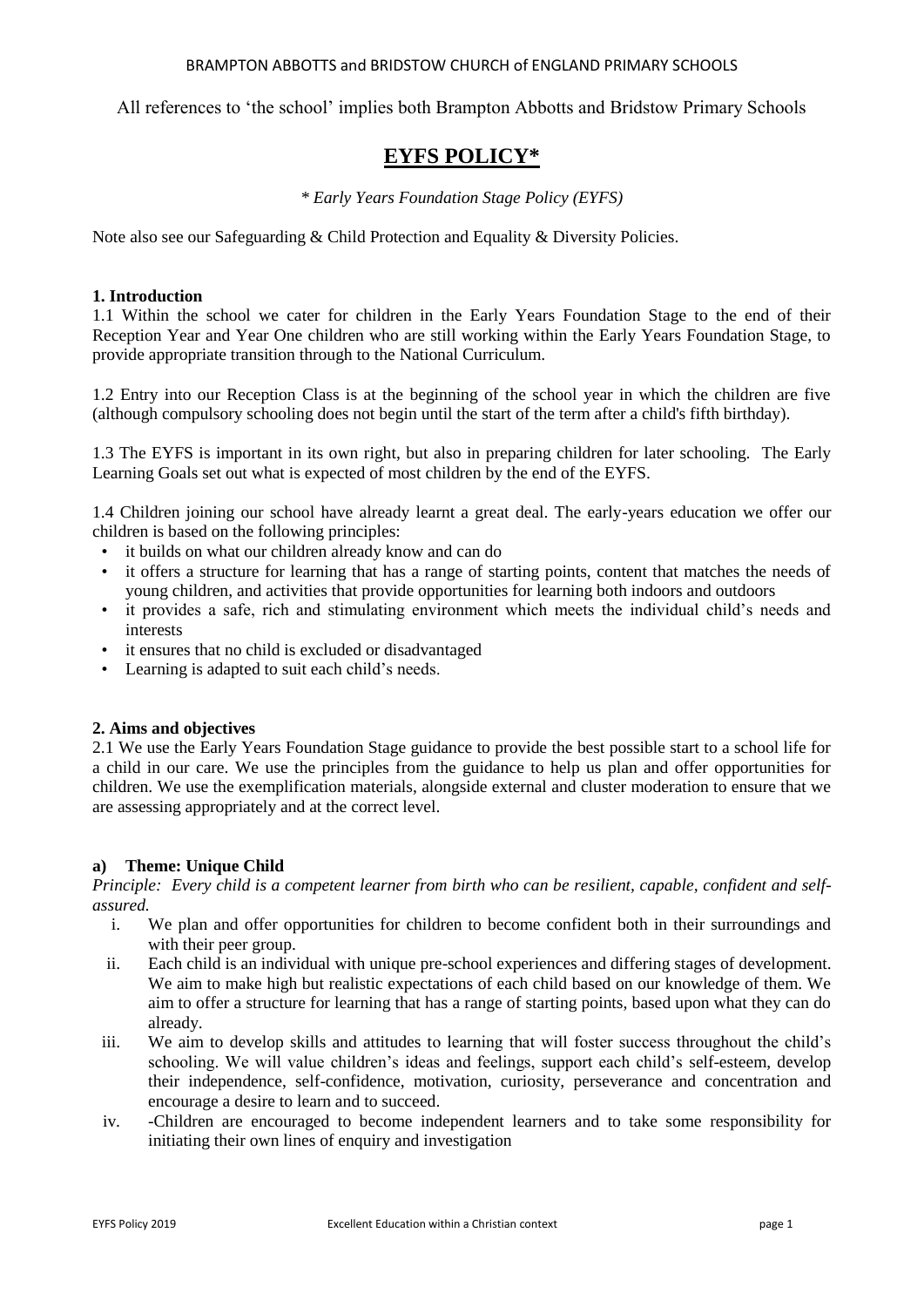# **b) Theme: Positive Relationships**

*Principle: Children learn to be strong and independent from a base of loving and secure relationships with parents and/or a key person.*

- i. We ensure that children in our care have the opportunity to choose their own learning in a safe and supportive environment with caring and qualified adults to nurture them.
- ii. We aim to develop a partnership with parents and carers based on a shared interest in the child.
- iii. We aim to prepare children for further learning by teaching them to relate positively to adults and their peers; to work and play together co-operatively, constructively and with confidence; and to foster a growing independence and respect for others. Our Values Education helps to support this.
- iv. In the EYFS stage we aim to provide a warm, welcoming and friendly environment in which staff work with parents to support children's learning through positive relationships. We aim to develop a partnership with parents and carers based on a shared interest in the child.
- v. We aim to provide a stimulating environment where children can be actively involved in their learning by exploring, listening, talking and asking questions. We provide a broadly-based curriculum which in turn provides rich contexts for learning and have real meaning for the child.

# **c) Theme: Enabling Environments**

*Principle: The environment plays a key role in supporting and extending children's development and learning*

- i. We use the whole environment, both inside and outside to support children's learning.
- ii. Our early years' staff aim to provide a secure, rich and stimulating learning environment in which to deliver a practical curriculum with opportunities for first hand experiences through planned and purposeful play, exploration, talk and an appropriate proportion of child initiated play.
- iii. We believe it is our responsibility to support children to enjoy learning, to be confident to take risks, ask questions and understand they are part of real learning and take an active role in developing our environment for learning and development.
- iv. To reflect our belief that the outside is an extension of our indoor rooms. Children have access to the outdoor classroom independently throughout our sessions. This is sometimes with adult support but can be used independently.
- v. For children whose home language is not English we aim to take reasonable steps to make available opportunities to develop the use of their home language in play and learning. We will liaise with their parents to support their language. They will be given every opportunity to reach a good standard of English so that they can benefit from all the opportunities the school provides. This often involves support from outside agencies to support both the family and the school in working together in the best interests of the child. We ensure we cater for all learning styles (e.g. Visual timetables for EAL children).

# **d) Theme: Learning And Development**

*Principle: Children develop and learn in different ways and at different rates and all areas of Learning and Development are equally important and interconnected. Our planning shows that we are aware of different children's needs and the way in which they learn. We provide evidence to support this through Learning Journeys and observations.*

- i. Children have the opportunity to develop their own interests and lines of enquiry. Our early years' staff aim to provide a secure, rich and stimulating learning environment in which to deliver a practical curriculum with opportunities for first hand experiences through planned and purposeful play, exploration, talk and an appropriate proportion of child initiated play.
- ii. We aim to plan learning experiences that build upon previous knowledge, skills, understanding and attitudes. These experiences will need to allow the children time to repeat and rehearse their skills and knowledge.
- iii. We encourage children to become self motivated and independent with a positive attitude to learning and self-discipline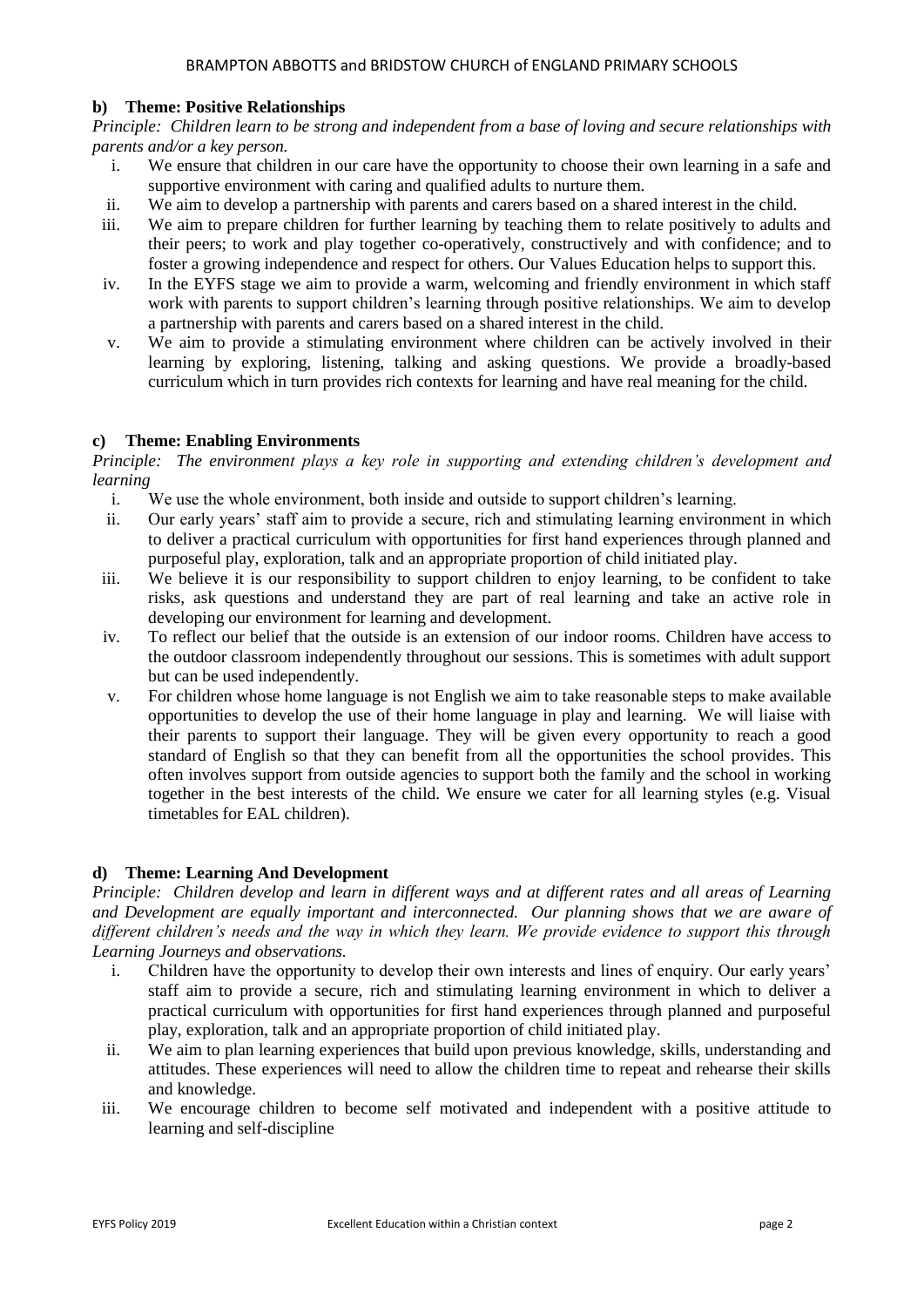# **3. Teaching and learning style**

3.1 Our curriculum for the EYFS reflects the areas of learning identified in the Early Learning Goals, enabling children to develop competency and skill across the Prime Areas and Specific Areas of learning:

3.2 Prime Areas:

- Personal, Social and Emotional Development :- Making relationships, building self confidence, and managing feelings and behaviour
- Communication and Language :- To listen, speak and pay attention
- Physical Development :- Moving and handling. Health and self care.

3.3 Specific Areas:

- Literacy :- Reading and writing
- Mathematics :- Numbers, shapes, and measures.
- Understanding the World :- Communities, peoples and technology
- Expressive arts and Design:- Imagination, exploring, using media and materials

3.4 We also aim to encourage enjoyment, creating, thinking critically, concentration and persistence through all the spheres of learning.

3.5 The Early Learning Goals and Development Matters document provide the basis for planning throughout the EYFS. We use topic based themes with an initial overview for the term. Further planning is built on discussions and observations made of children and created week by week according to need and pupils interests. Planning is evaluated daily and learning experiences are altered accordingly.

3.6 At our school, the EYFS children experience a different topic each term, with a variety of activities that cover the six areas of learning. The children are involved in the planning process and activities related to their learning.

3.7 However the principles below are part of the driving force to offer a high class standard of care and education:

- Early childhood is the foundation on which children build the rest of their lives.
- Care and Education are complementary and inseparable.
- High self-esteem is an important pre-requisite to effective learning
- There is potential in all children, which emerges powerfully under favourable conditions
- Children develop at different rates emotionally, intellectually, morally, socially, physically and spiritually – all aspects are important and are all interwoven.
- Parents are a child's first educators; an effective partnership between the home and early years setting contributes significantly to a child's personal, social, emotional and academic development.
- Children learn in many ways, but they learn most effectively when they are actively involved and interested.
- Effective learning builds on and extends what children know and can do and offers new learning experiences and challenges.
- Attitudes and behaviour patterns established during the first years of life are central to children's future educational and social development.
- Play is a meaningful and powerful medium for learning which is valued and used for the development of children both socially and academically. It encourages cooperation and helps to develop their management of feelings and behaviour.
- Opportunities to make decisions and to take responsibility for their own learning and behaviour help children to develop autonomy and a sense of personal responsibility.
- Relationships between adults and children are based upon respect for individual worth
- Children's well-being is paramount; ; health and safety considerations have a high priority in all early years/Foundation Stage contexts
- Early Years practitioner conscientiously promote equal opportunities in their approaches and practice with all children and adults regardless of gender, disability, race, culture and background.
- Children's interests and pleasure in books are actively promoted and parental engaged to build a strong foundation for later learning.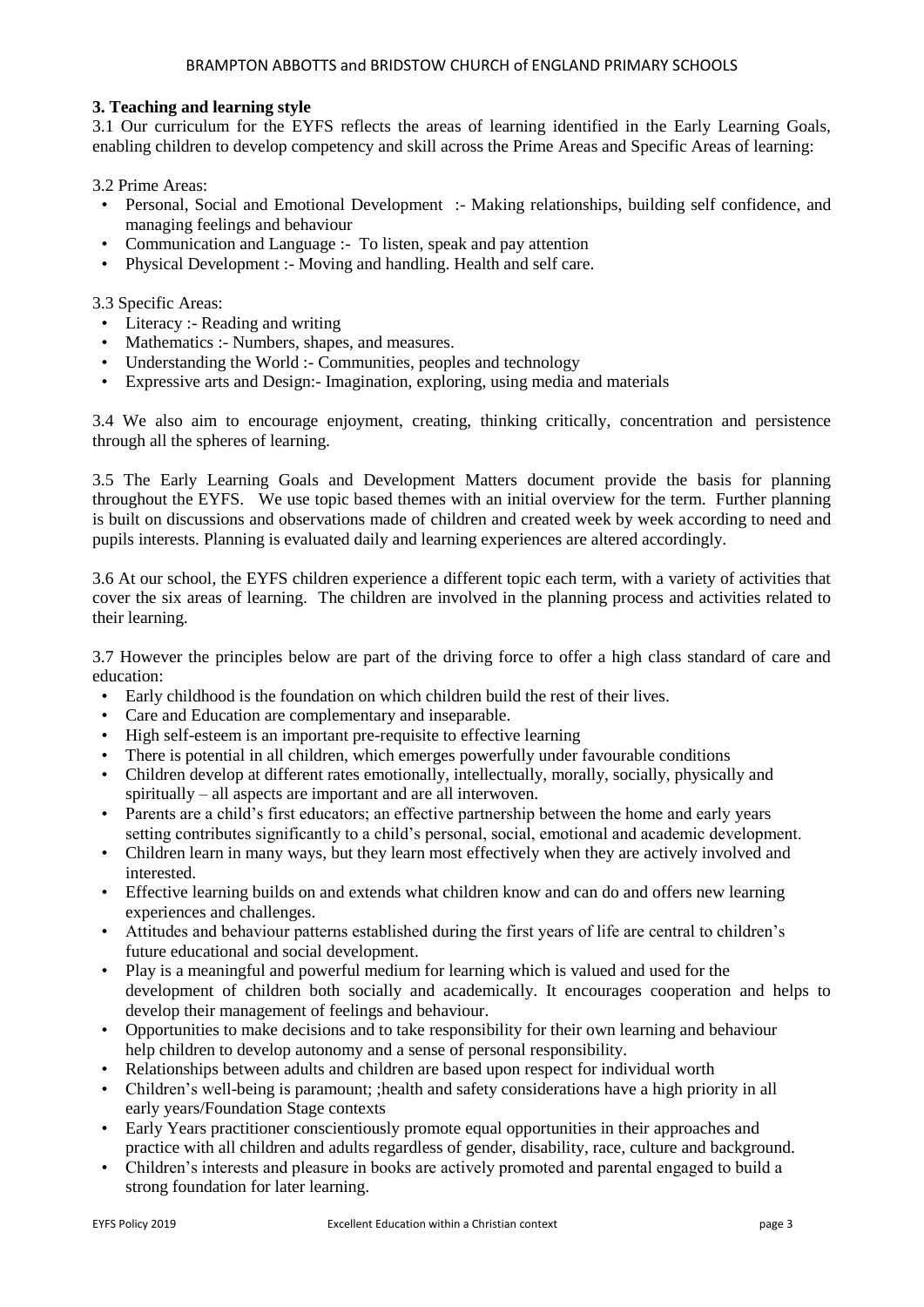#### BRAMPTON ABBOTTS and BRIDSTOW CHURCH of ENGLAND PRIMARY SCHOOLS

3.8 We feel young children learn best through first hand experiences and so we plan for active learning through an appropriate play based curriculum. This carefully planned curriculum is designed to enable most children to achieve the Early Learning goals by the end of the Early Years Foundation Stage. Activities and opportunities for play in the EYFS are designed to provide a holistic approach to learning, rather than separating the curriculum into single unrelated subjects. A balance of teacher led and child initiated activities are planned for, which are designed to systematically help children to move forward in their learning. A range of teaching methods and approaches are also selected at the planning stage but staff operate flexibly and adapt teaching strategies to meet the needs of particular children.

### **4. Assessment**

The introduction of the Early Years Foundation Stage Profile has meant that a lot more emphasis has been placed on observation of children's achievement and development. The profile is filled in during the autumn term (as a baseline), then half termly. Detailed analysis is carried out each term to help provide information for future planning and development. Statistics at the end of the Reception year are collated and forwarded to the LA. Parents are informed of their child's progress on a regular basis, including through discussion, target sheets at termly parent's evenings and through annual written reports to parents at the end of the summer term. Parents and teachers may also discuss any queries or concerns about their child's progress at any time throughout the school year and through comments in children's reading diaries. All data is moderated by either local clusters of schools (e.g. WLVN) or by the Local Authority; often both, to ensure consistency and accuracy in data recording.

Observation and assessment of small groups and individuals provide the starting points for our subsequent planning. It is hoped that most children achieve the Learning Goals by the end of the Reception year, with the help and guidance the Development Matters section within the Early Years Foundation Stage documentation which identify clear, progressive steps along the learning pathway. Transfer records from pre-school settings along with other information from playgroup staff and from parents help inform reception staff about children and the new intake.

# **5. The Role of Parents**

We believe that parents have a vital role to play in the continued education of their child. We recognise the role that parents have played in educating their children, parents are able to come into the classroom daily and any informal meetings with the class teacher go on at this time. Parents/Carers also have the opportunity to attend three parent consultation evenings throughout the year. In the Reception class, parents are asked to share a book, for a few minutes each day with their child and to reinforce other learning such a phonics at home.

**6. Collection of Children:** (*EYFS - Early years Foundation Stage Statutory Framework P. 28 section 3.62*) 6.1 E.C.M: Stay Safe (Every Child Matters)

If someone other than the child's parents or regular carer is to pick up the child after school then this information must be passed to the class teacher – children will not be allowed to leave the premises unless this information has been given.

Children are collected from the Reception Class at the end of the school day. Should a child not be collected then the child will be taken to the school office where the parent are telephoned - a member of staff will stay with the child until the parents/carers arrival.

#### **7. Special Learning Needs**

Parents will always be informed early of teacher's concerns over a child who may have individual needs. Parents who have concerns about their child's progress or development should initially contact the class teacher. The school's Special Needs co-ordinator is responsible for providing additional information and advice to parents and for arranging for external intervention and support where necessary.